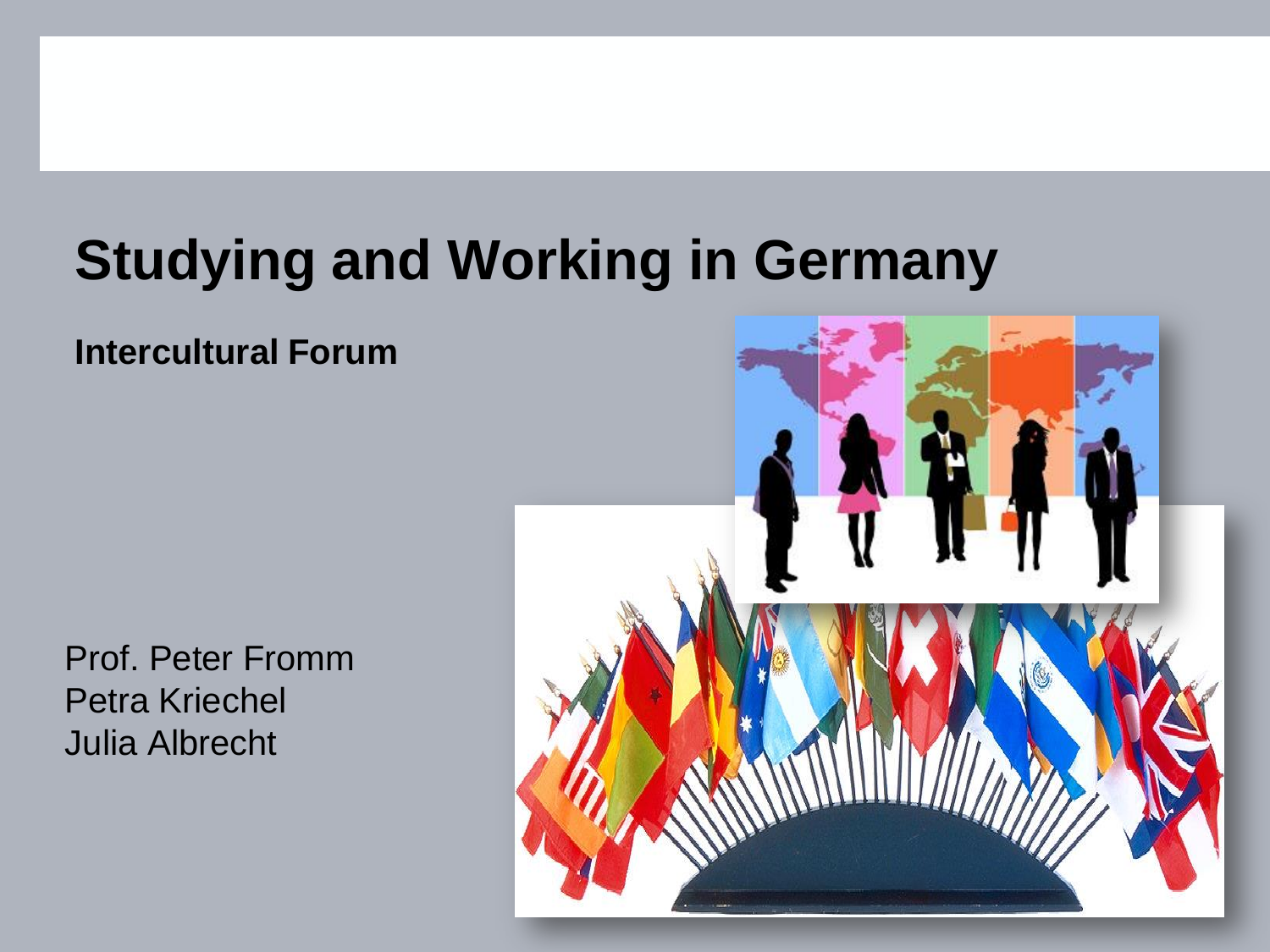## **Entering the Job Market**

#### **Germany**

- **Internship**
- Thesis
- Trainee
- Job



Professor´s recommandation (restricted)

### **Your country**





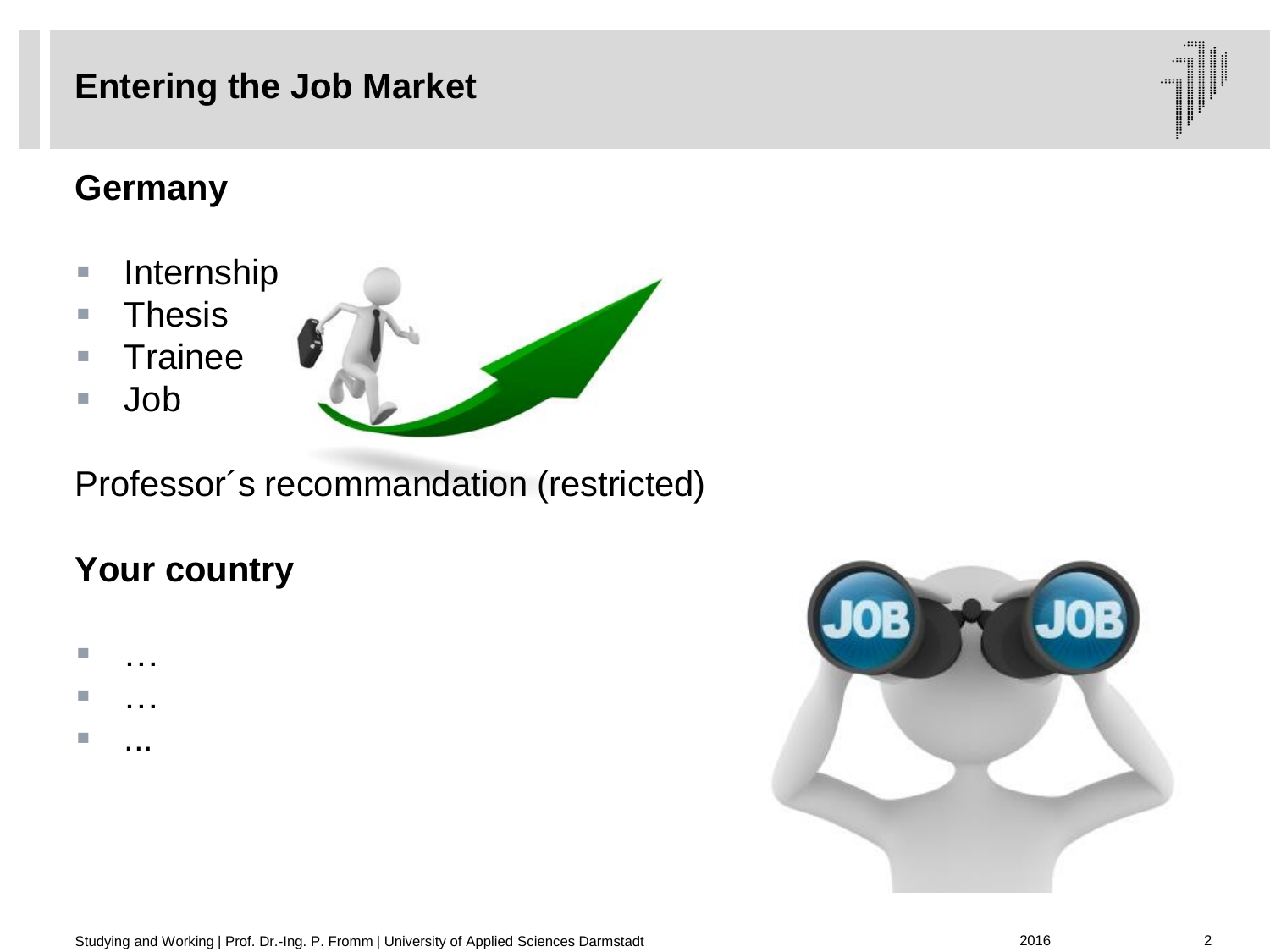#### **Entering the German Labour Market**

#### **Given Factors:**

- Economy
- **Hiring attitude (uncertainty avoidance)**
- **Hiring strategy of the company**

#### **Factors you can controle:**

- Language skills
- Good degrees from a credited German University
- **Technical performance**
- **Commitment during internship and master thesis**
- Social/communication skills
- **Practical experience**
- **Intercultural abilities**
- Good manners
- **Time of application**







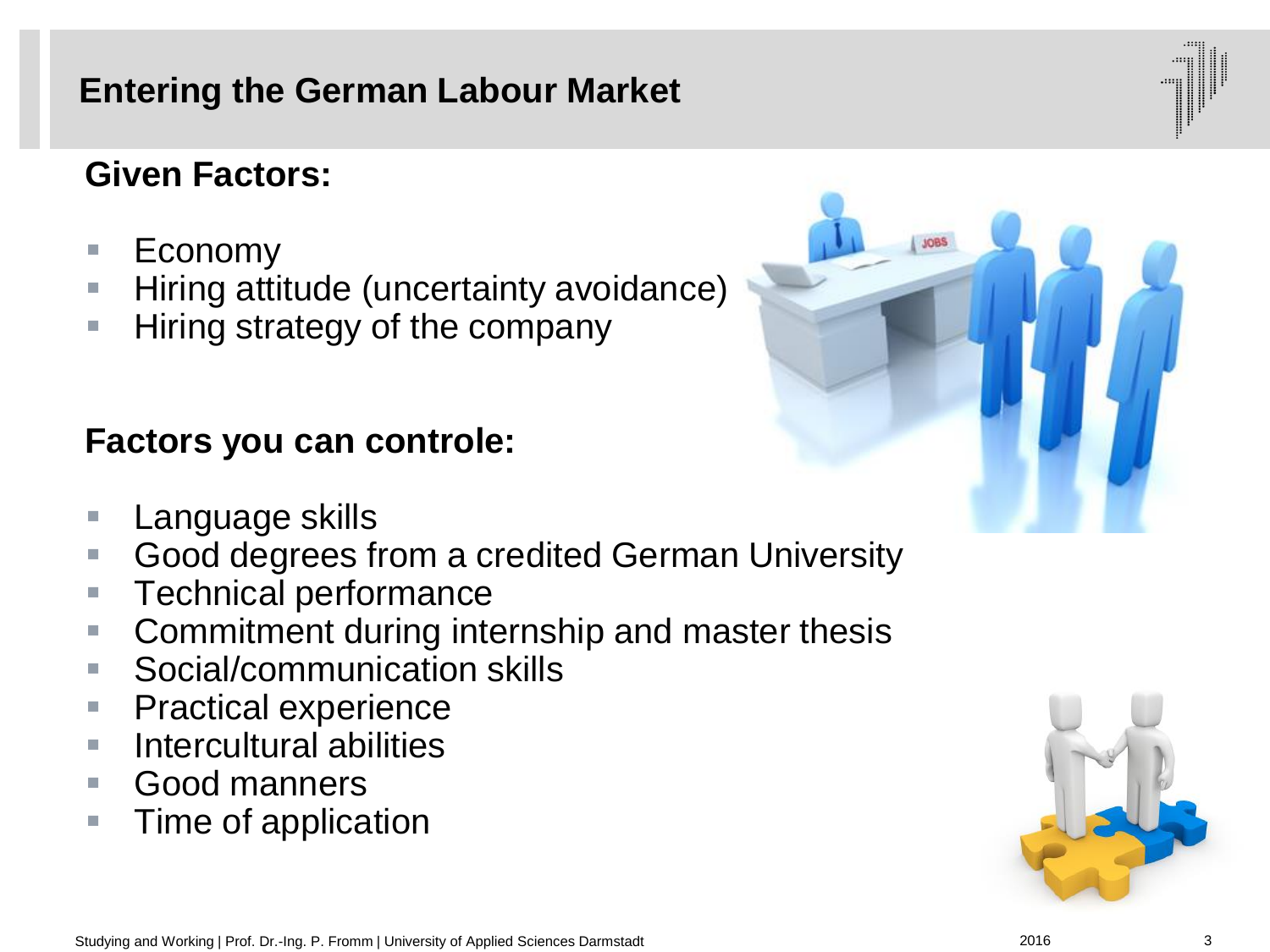# **A good Job Application**

- Why do you want the job?
- **Why should the company select you?**
- $\blacksquare$  Inform yourself about the company
- Names of contact persons
- **Write personally**
- **Never copy standard applications**
- Never use one application for more companies
- Present yourself in a positive way but don t exaggerate
- **Write about your motivation**
- **Use your own words**
- Stay concrete

**Exercise:** Where is your niche, why does the company need you?

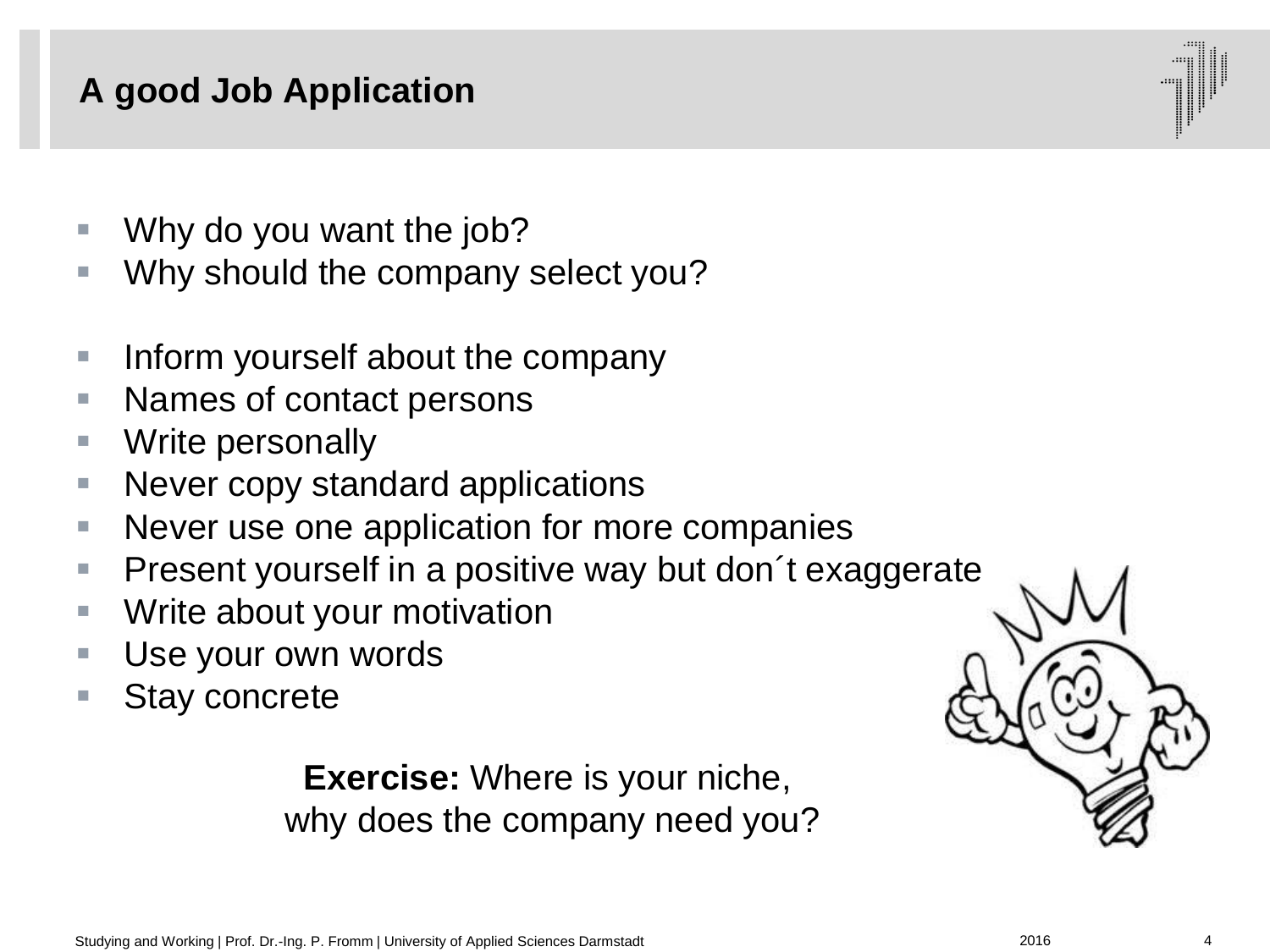## **Application: The Cover Letter**



- Clear
- **Neaningful content**
- $\blacksquare$  Free from errors
- Short and concise sentences
- **Taylored to the company**
- Clearly distinguished paragraphs

**Introductory section** capture the readers attention.

**Main part** convince the reader why you are perfectly suited for this job

- **F** refer to experience in your CV
- **show knowledge of the company**
- which aspects of the job interest you
- why do you particulary want to work for this company

**End** indicate your willingness to meet for a personal discussion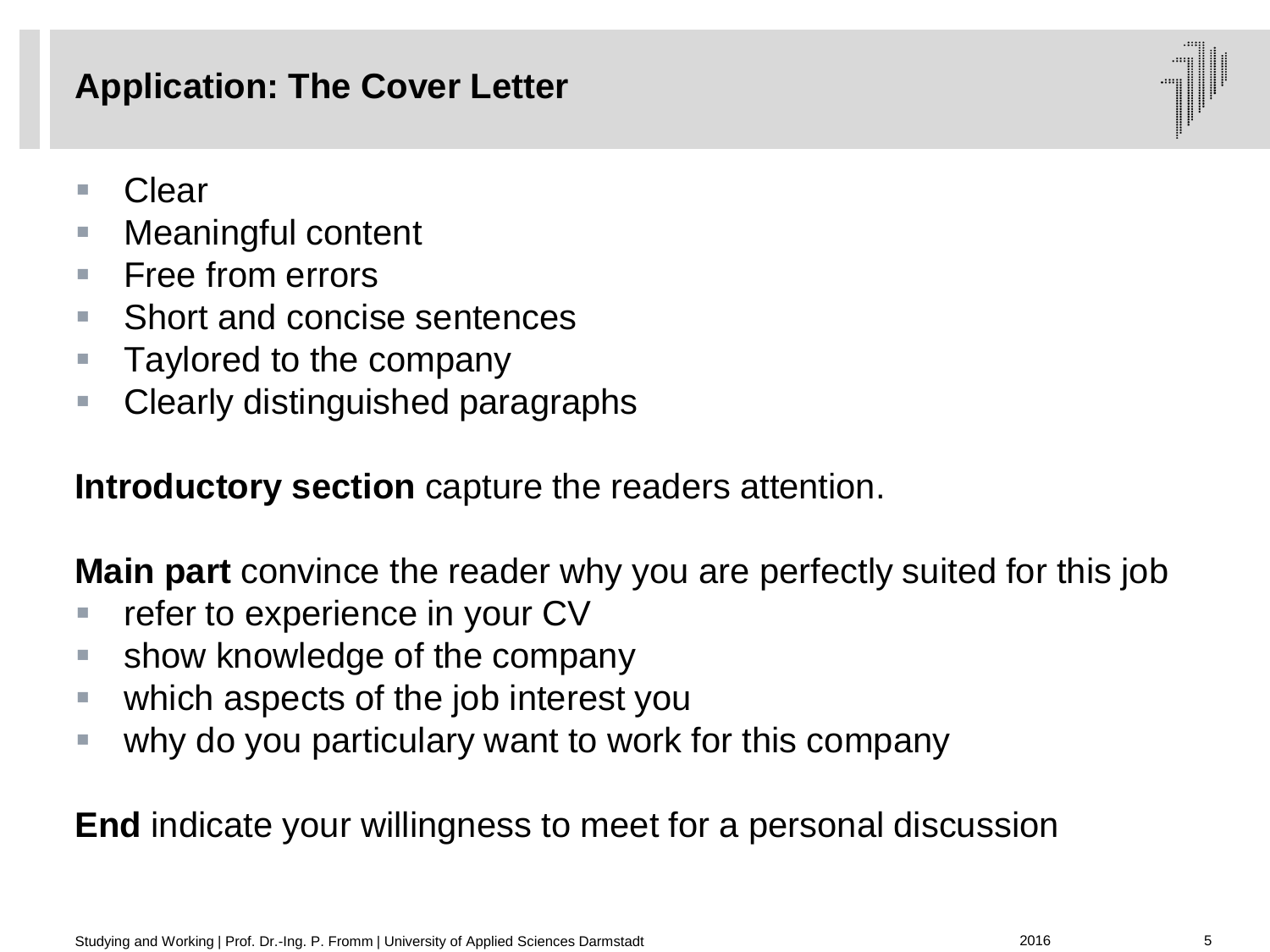#### **Content of a cover letter**



#### **COVER LETTER**



**ARR AG Recruiting Center Frank Marteret** 

Subject: Application for the Position of Intern for Automation of Test Systems.

#### Dear Hiring Manager,

With a strong desire to work in one of the leading Electrical Power Engineering Company, I take this opportunity to apply for the position of intern for Automation of test Systems. I learnt about this position through your online Job portal. Having an internship experience in Testing Systems, Presentation skills and quick learning ability, makes me strongly believe that I am an excellent candidate for this position. Being a Masters student in Electrical Engineering from Hochschule Darmstadt University of Applied Sciences, Internship is integrated as third semester of our course curriculum and hence is mandatory.

Various fields related to Process Automation have been successfully studied by me during my Bachelors in Electronics Engineering. Subjects like Instrumentation system, Robotics and Automation have given me concrete understanding of Characteristics and Control of Measuring Devices. Enough hands on practical experience through lab tasks, I have become familiar to Labview. In the first semester of my masters, I have studied practical implementations of Safe Design and EMC through Advanced Automation Module. Current master's team project which deals with development of Labview Driver is helping me in gaining more expertise in Labview.

#### Dear Hiring Manager,

With a strong desire to work in one of the leading Electrical Power Engineering Company, I take this opportunity to apply for the position of intern for Automation of test Systems. I learnt about this position through your online Job portal. Having an internship experience in Testing Systems, Presentation skills and quick learning ability, makes me strongly believe that I am an excellent candidate for this position. Being a Masters strical Engineering from

An Internsh transformed me into a **Product Stability depar** about different control, set operational phase.

After going through an i have become more amb opportunity to s the Comp

Hochschule Darmstadt University of Applied After reading the first paragraph, the third and application and our course curriculum and  $\sim$ will be thrown away!

Your's sincerely

<Titel aus Kopf/Fusszeile> | Prof. Dr.-Ing. P. Fromm | University of Applied Sciences Darmstadt 2009 6 Studying and Working | Prof. Dr.-Ing. P. Fromm | University of Applied Sciences Darmstadt 2016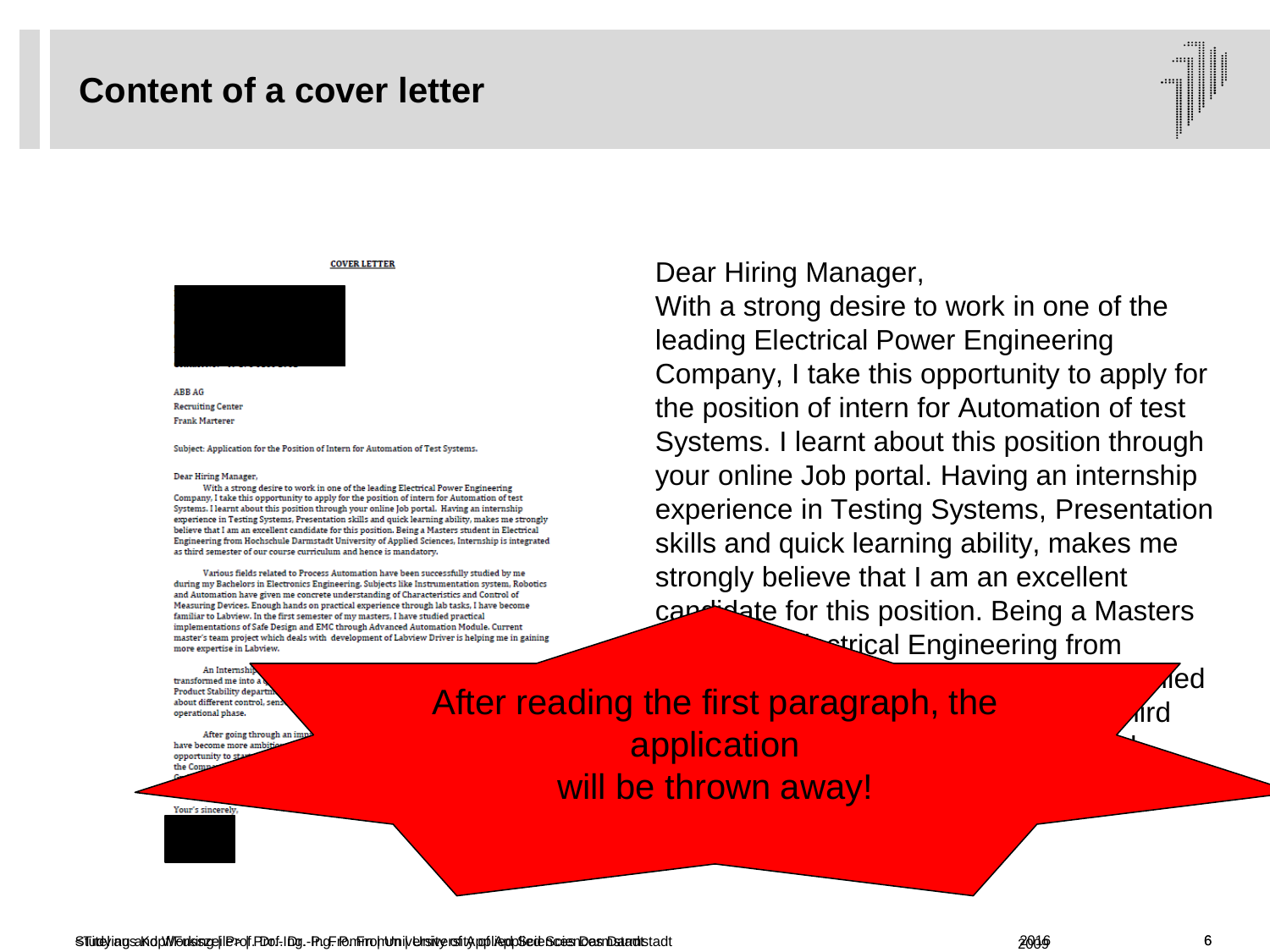### **Application: Layout of a Cover Letter**



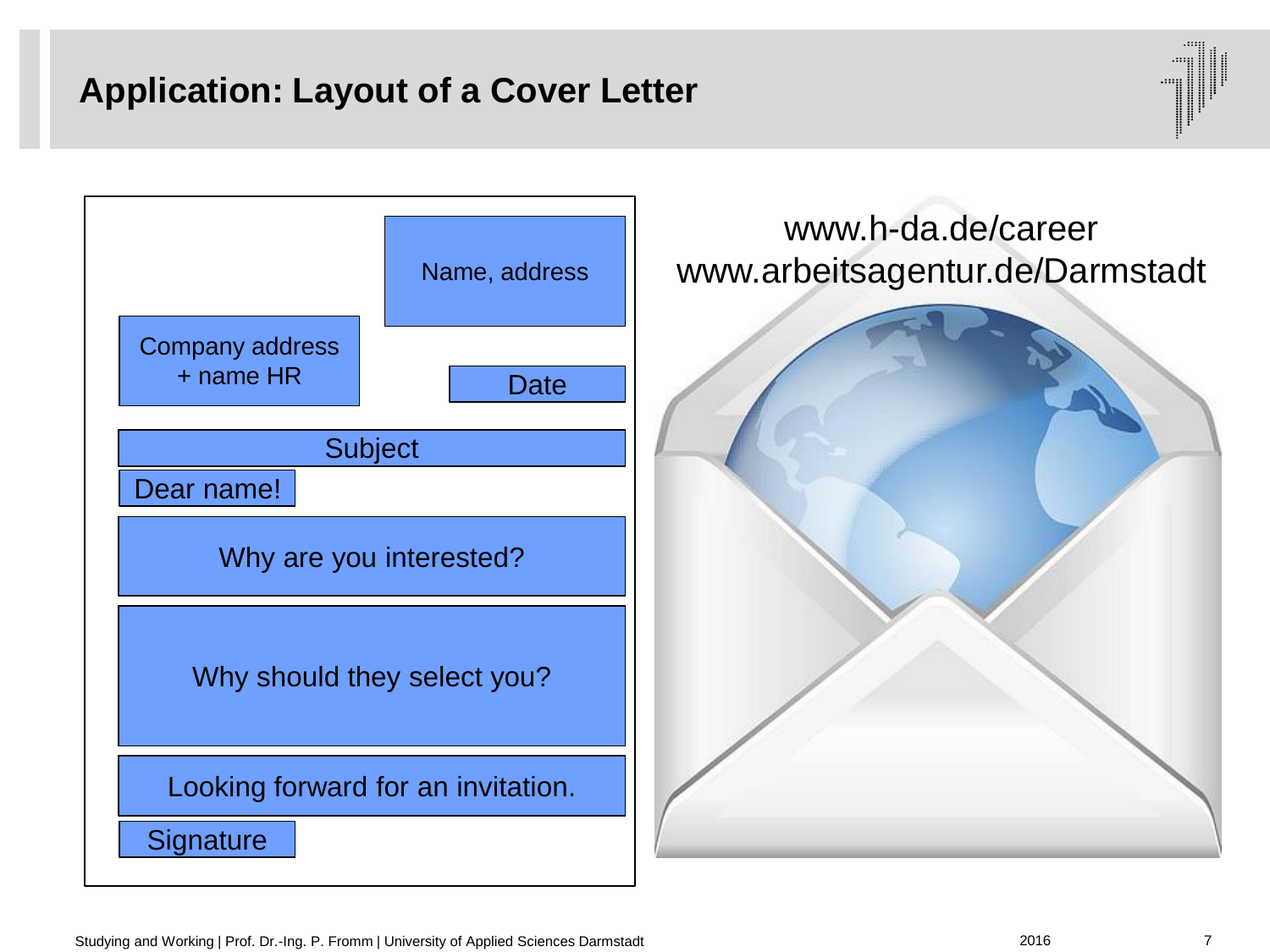# **Application: Curriculum Vitae (CV)**

- **Naximum of two pages**
- **E.** Attach friendly application picture to the right corner of your CV
- Europass form
- **Focus on relevant experiences**
- **Some companys require a special form**
- **Inform yourself**









Studying and Working | Prof. Dr.-Ing. P. Fromm | University of Applied Sciences Darmstadt 2016 2016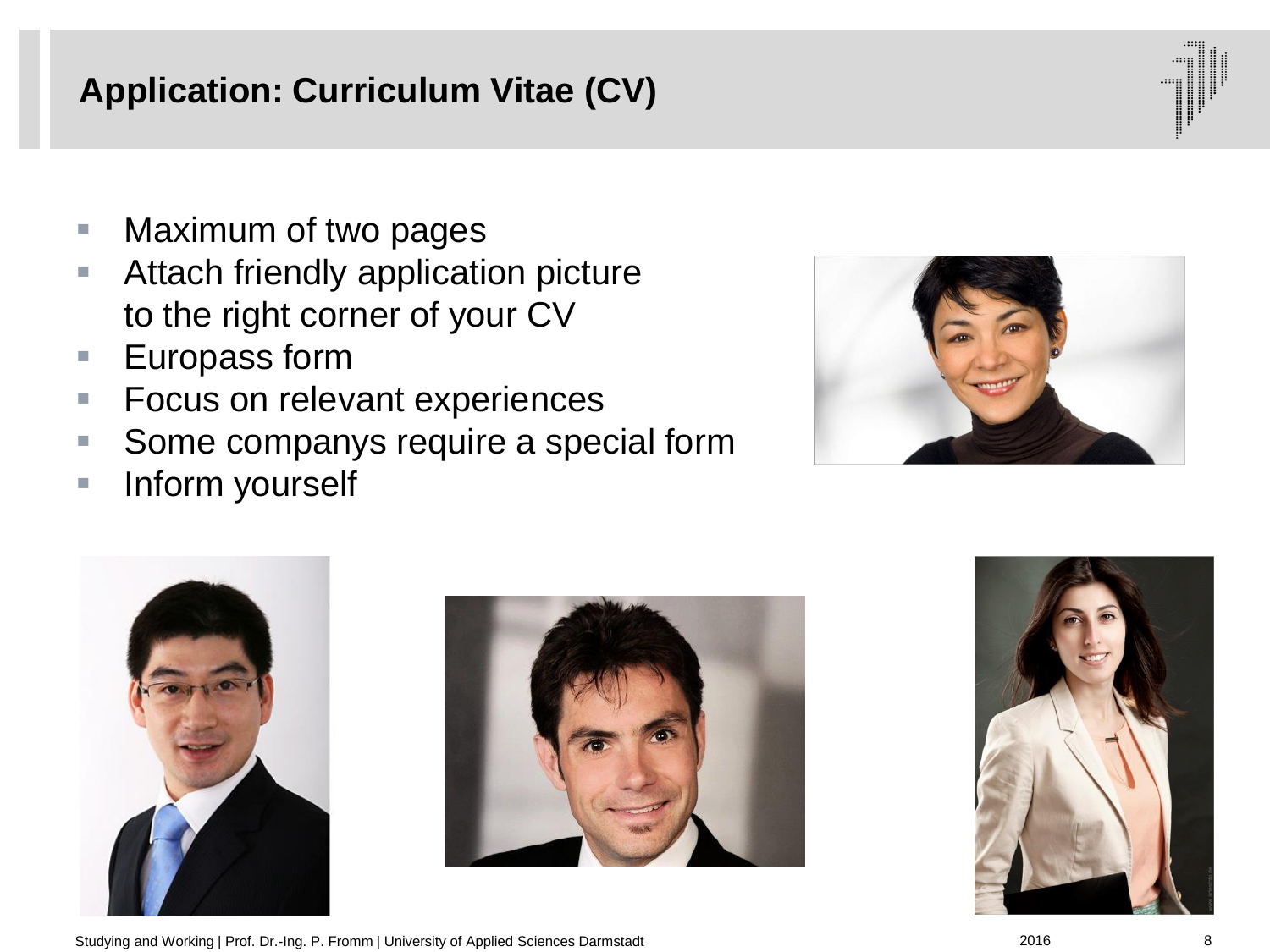#### **Application: Attachements**

- **Attach school, training, study certificates**
- **Previous employers references**
- Copies (no originals!) of key references
- **Typically no professor's references** the marks count, you won't get an extra reference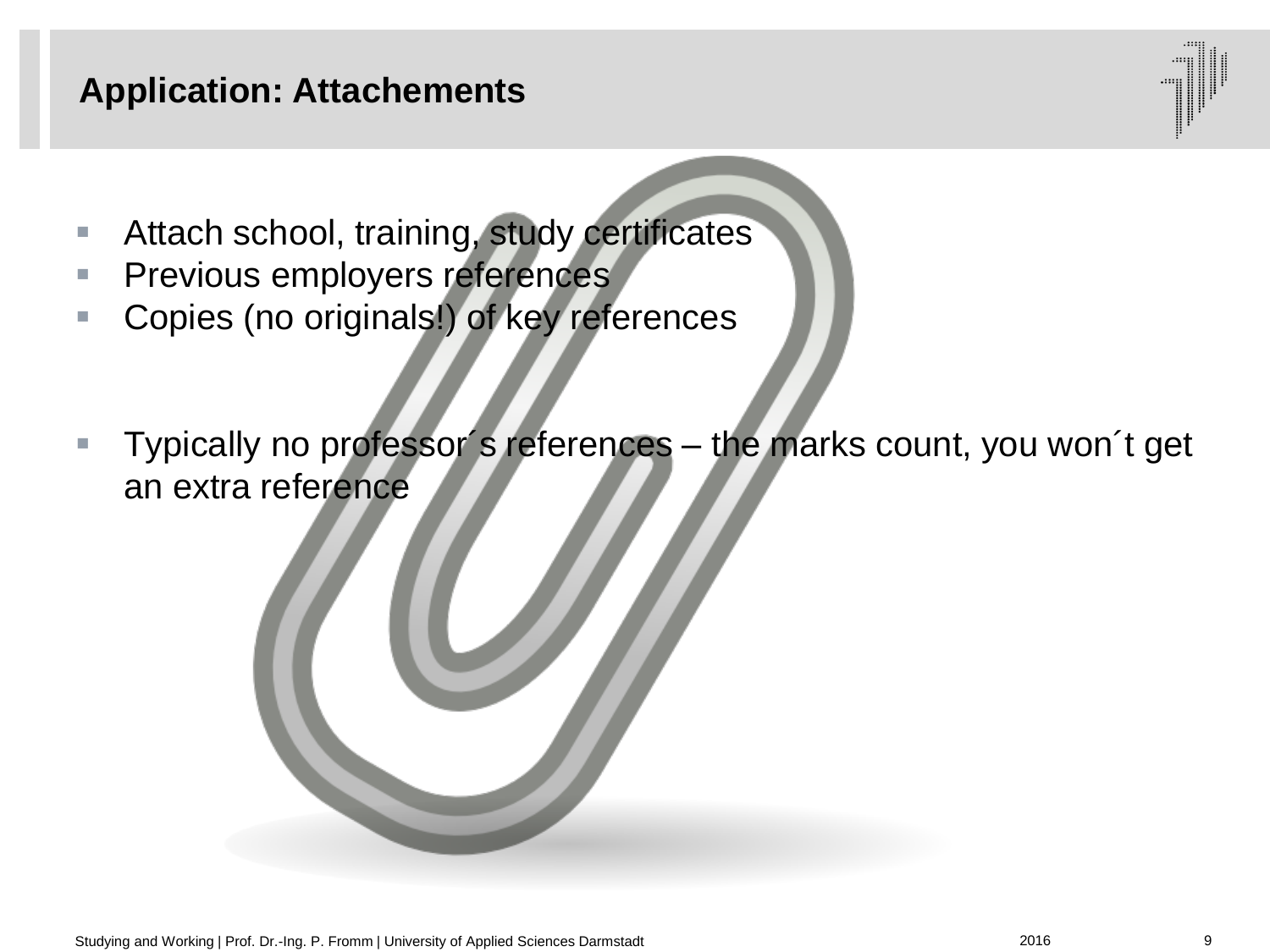## **You got an invitation...**



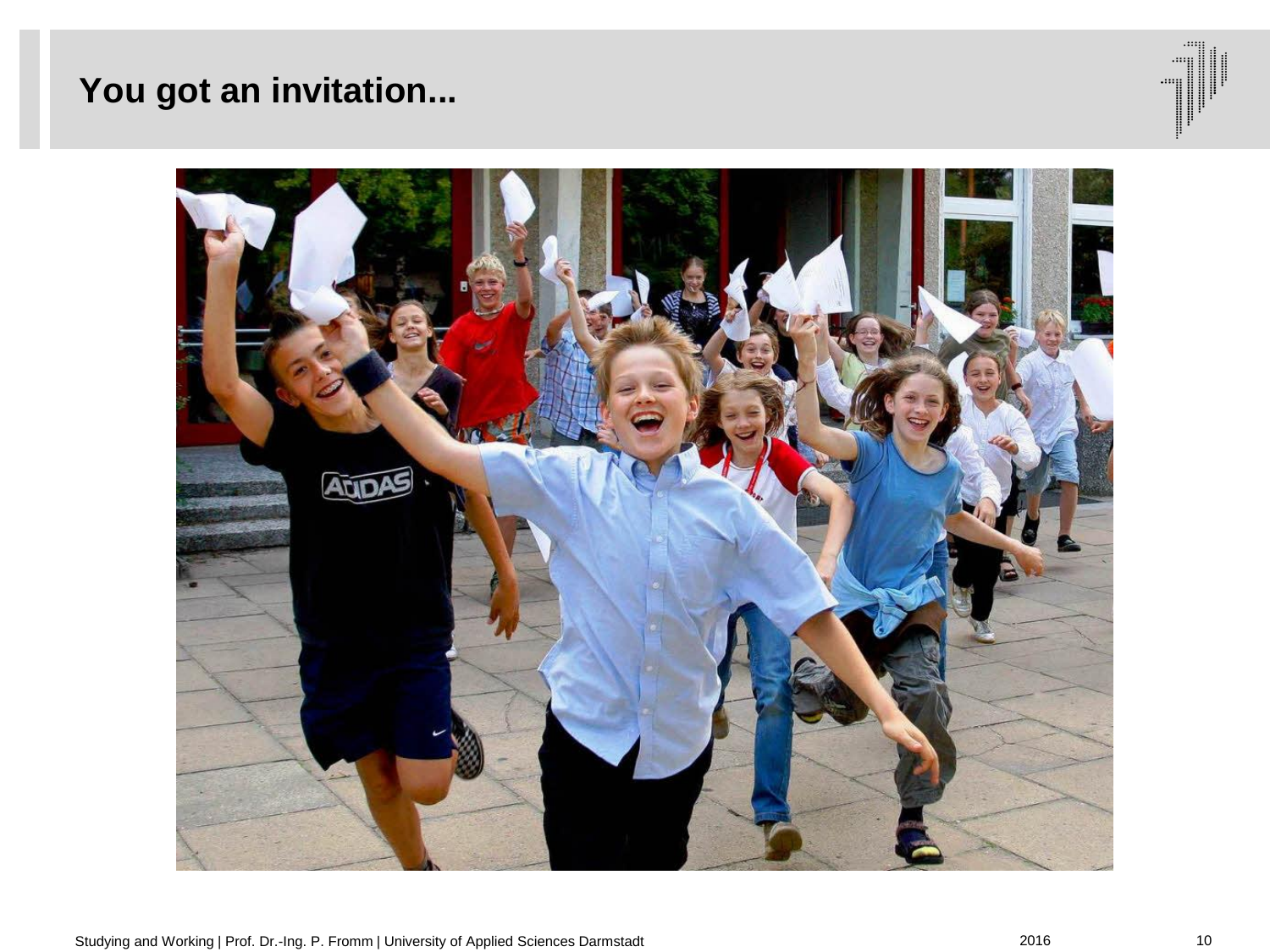#### **Business Customs: Punctuality**



#### **Be on time**

■ Being late in Germany is a cardinal sin. Turning up even five or ten minutes after the arranged time - especially for a first meeting - is considered personally insulting and can create a disastrous first impression. (Photo: DPA)

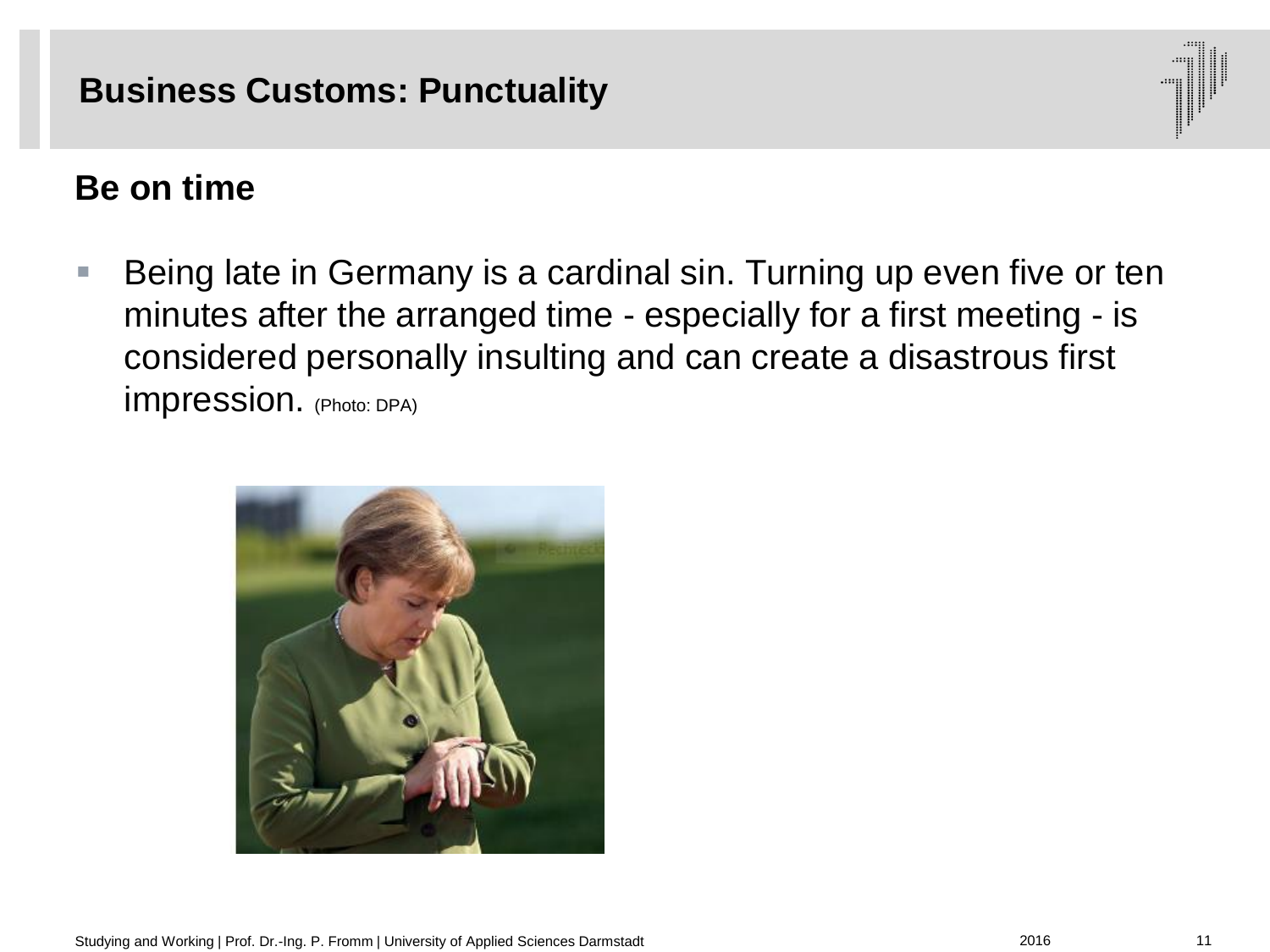#### **Business Customs: Titles and Surnames**

#### **Use titles and surnames**

- German workers tend to stick to roles rigidly and rarely step out of strict office hierarchies.
- Stay in line and always address colleagues and business associates using their title and surname, unless or until they invite you to use first names.
- $\blacksquare$  If you find yourself hosting, introduce your highest ranking guest to everyone else taking care to use full names and job positions. (Photo: DPA)

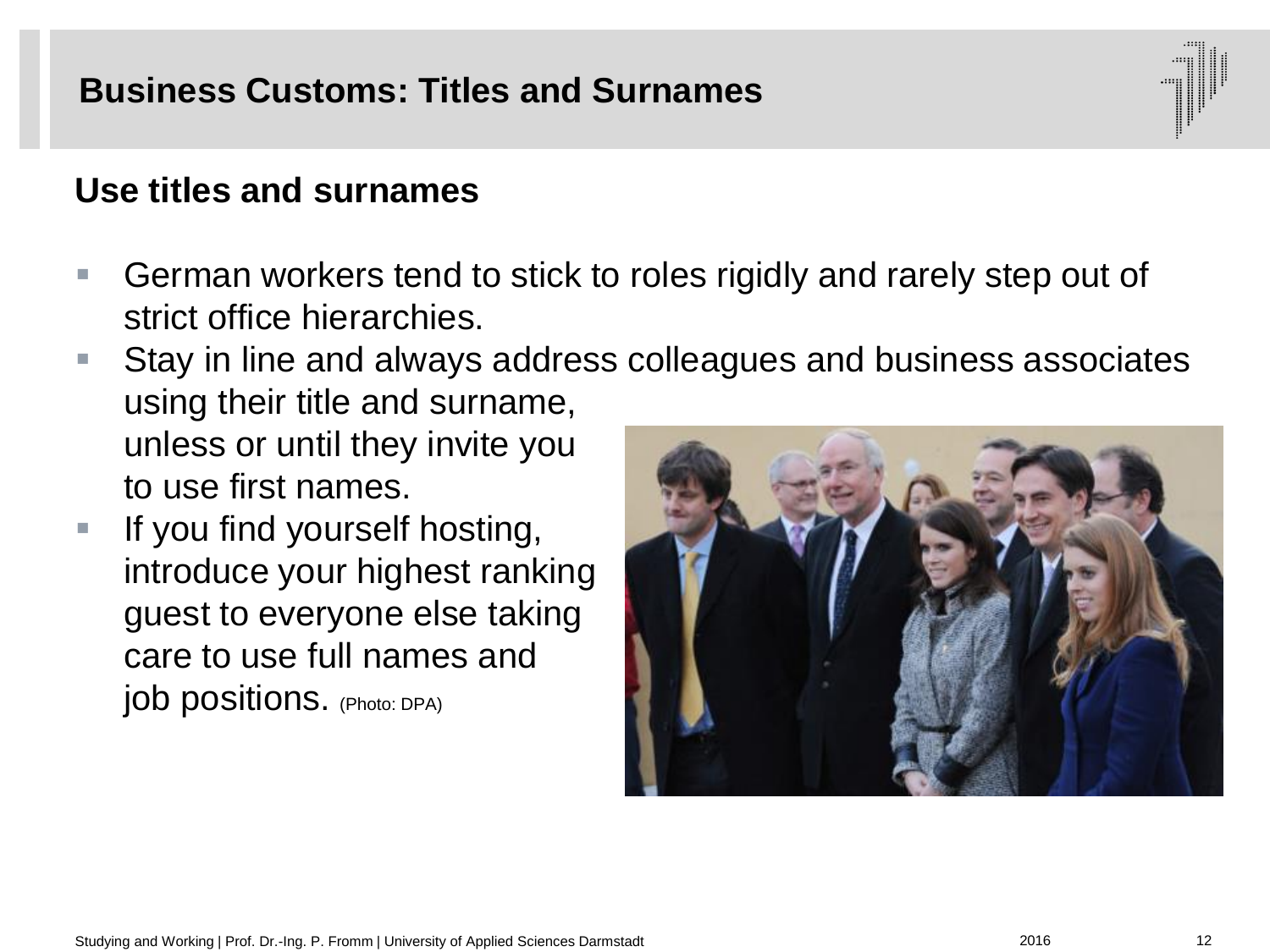#### **Business Customs: Shake Hands**

#### **If in doubt, shake hands**

- As well as shaking hands in greeting, Germans also shake hands with everyone in a room before and after a business meeting or conference.
- $\blacksquare$  The German handshake is firm and brief, said to convey confidence and reliability.
- A weak handshake will suggest you are unsure of your abilities.



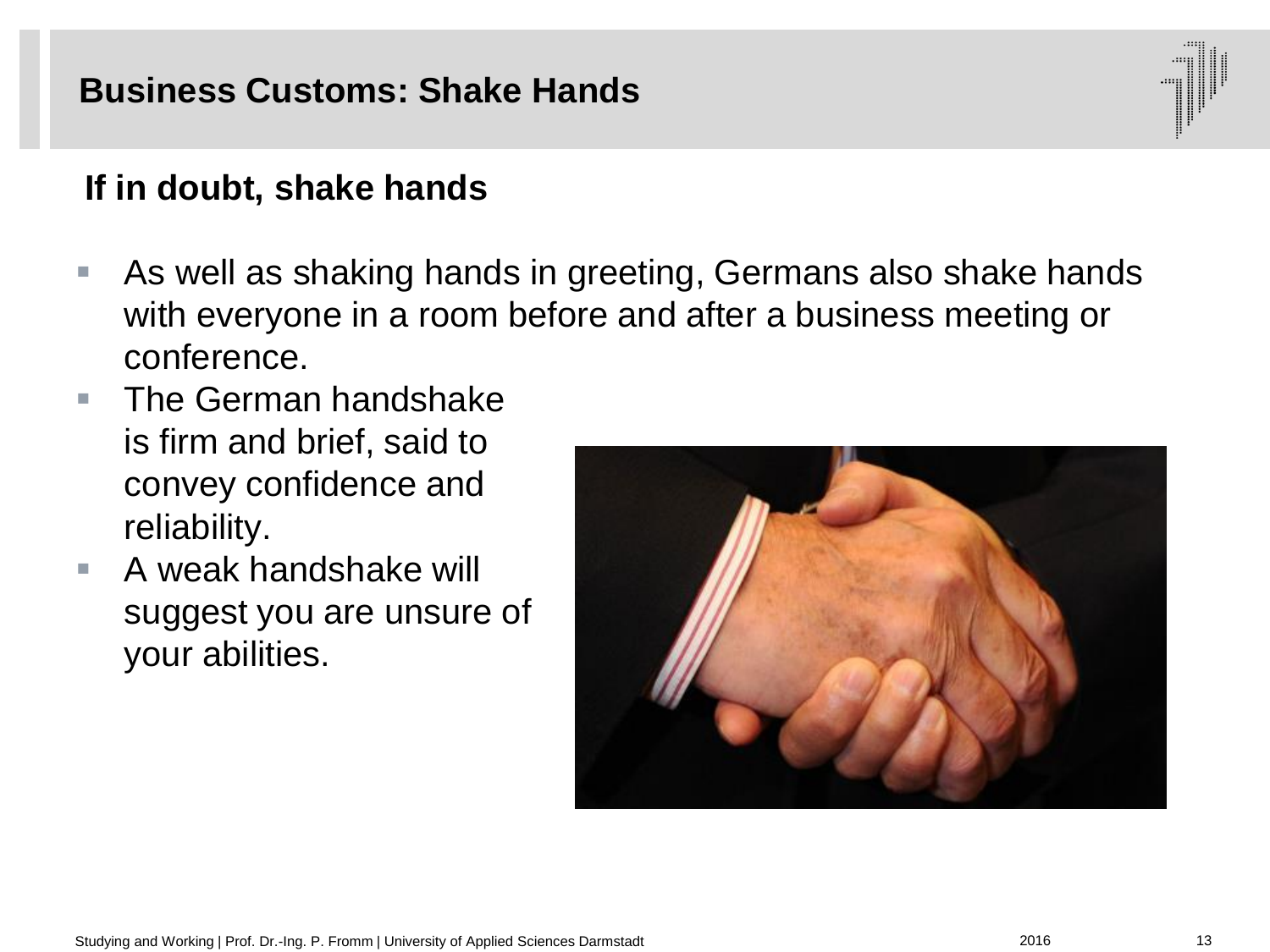#### **Business Customs: Dresscode**

#### **Dress like a professional**

 German business attire is reserved and conservative, with both men and women typically wearing dark suits and few, if any accessories. Men are advised to avoid flashy ties and women should keep makeup and jewellery simple and low-key.

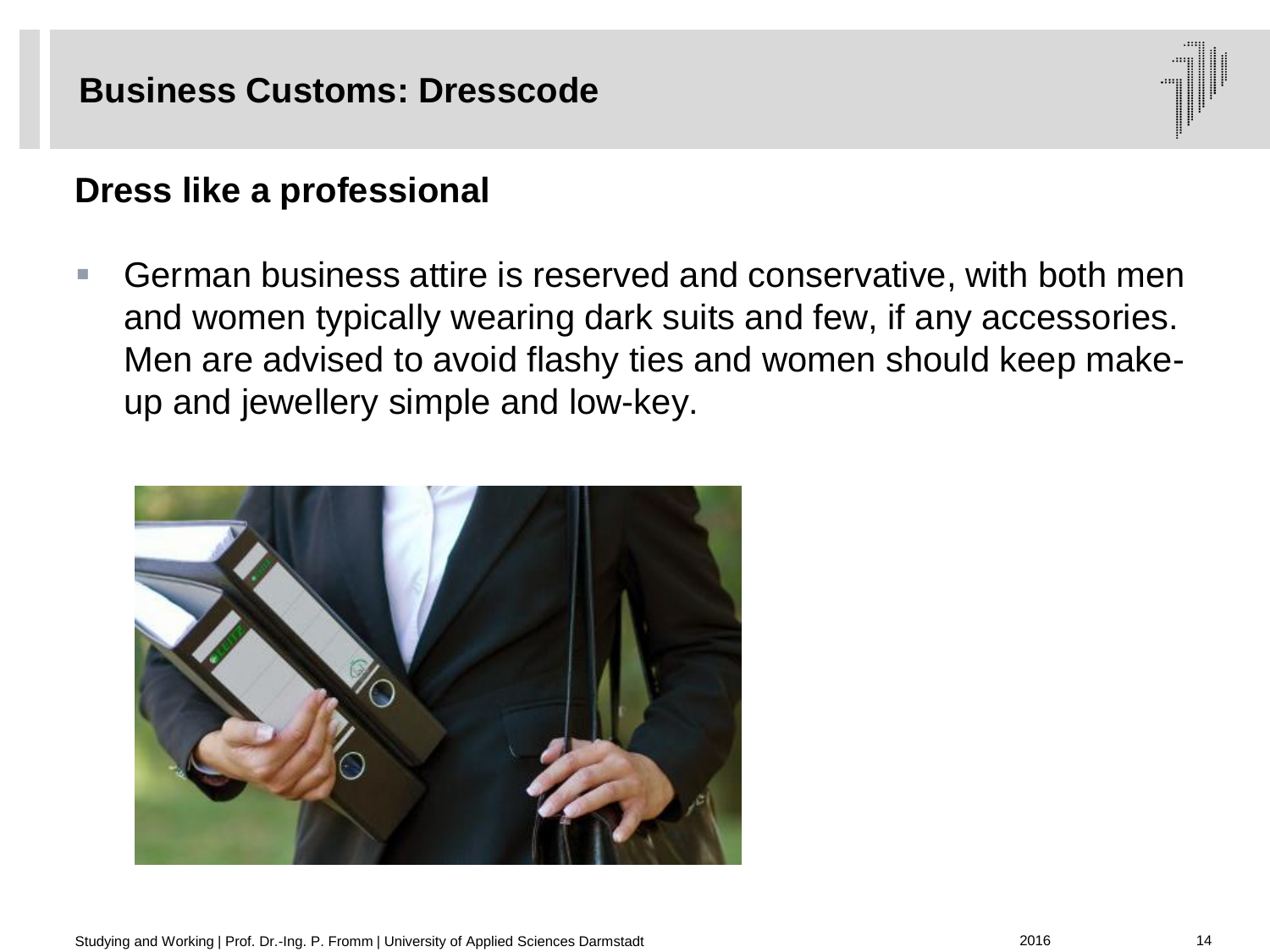#### **Business Customs: Negotiation**



- Germans tend to be direct and frank about what they want and they will expect you to do the same.
- If you are pitching a project, remember making a decision can be a long process, present all the facts as thoroughly as you can.
- **Likewise, if Germans are presenting you with a proposal, stock up on** coffee and be prepared to be shown a barrage of figures, graphs, tables and pie charts.